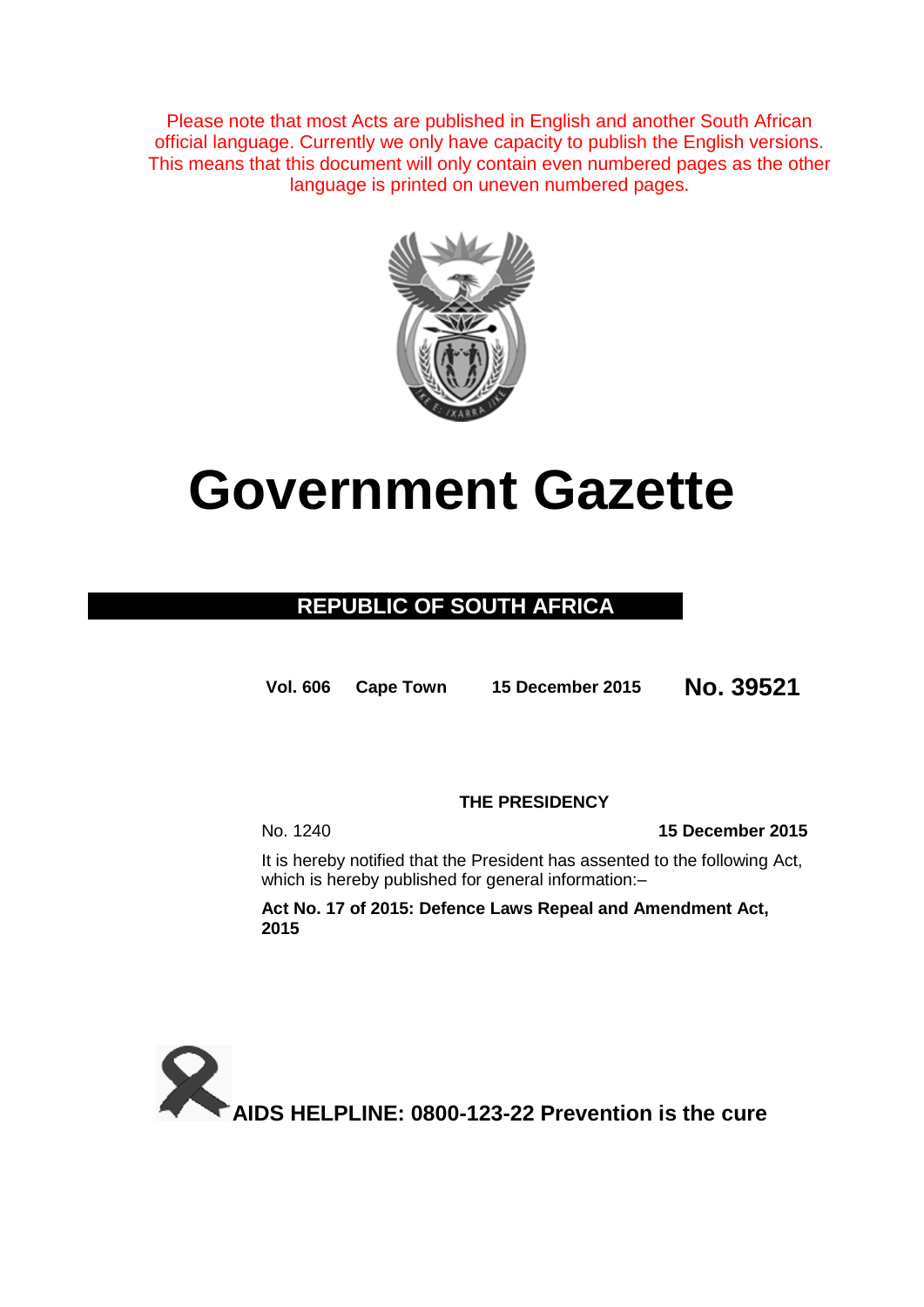*(English text signed by the President) (Assented to 13 December 2015)*

# **ACT**

**To repeal certain obsolete or redundant defence laws; to amend the Castle Management Act, 1993, so as to omit an unconstitutional provision; and to provide for matters connected therewith.**

**BE** IT ENACTED by the Parliament of the Republic of South Africa, as follows:—

#### **Repeal and amendment of laws**

**1.** (1) The laws specified in Schedule 1 are hereby repealed. (2) The law specified in Schedule 2 is hereby amended to the extent set out in the third 5 column of that Schedule.

#### **Short title and commencement**

**2.** This Act is called the Defence Laws Repeal and Amendment Act, 2015, and comes into operation on a date determined by the President by proclamation in the *Gazette*.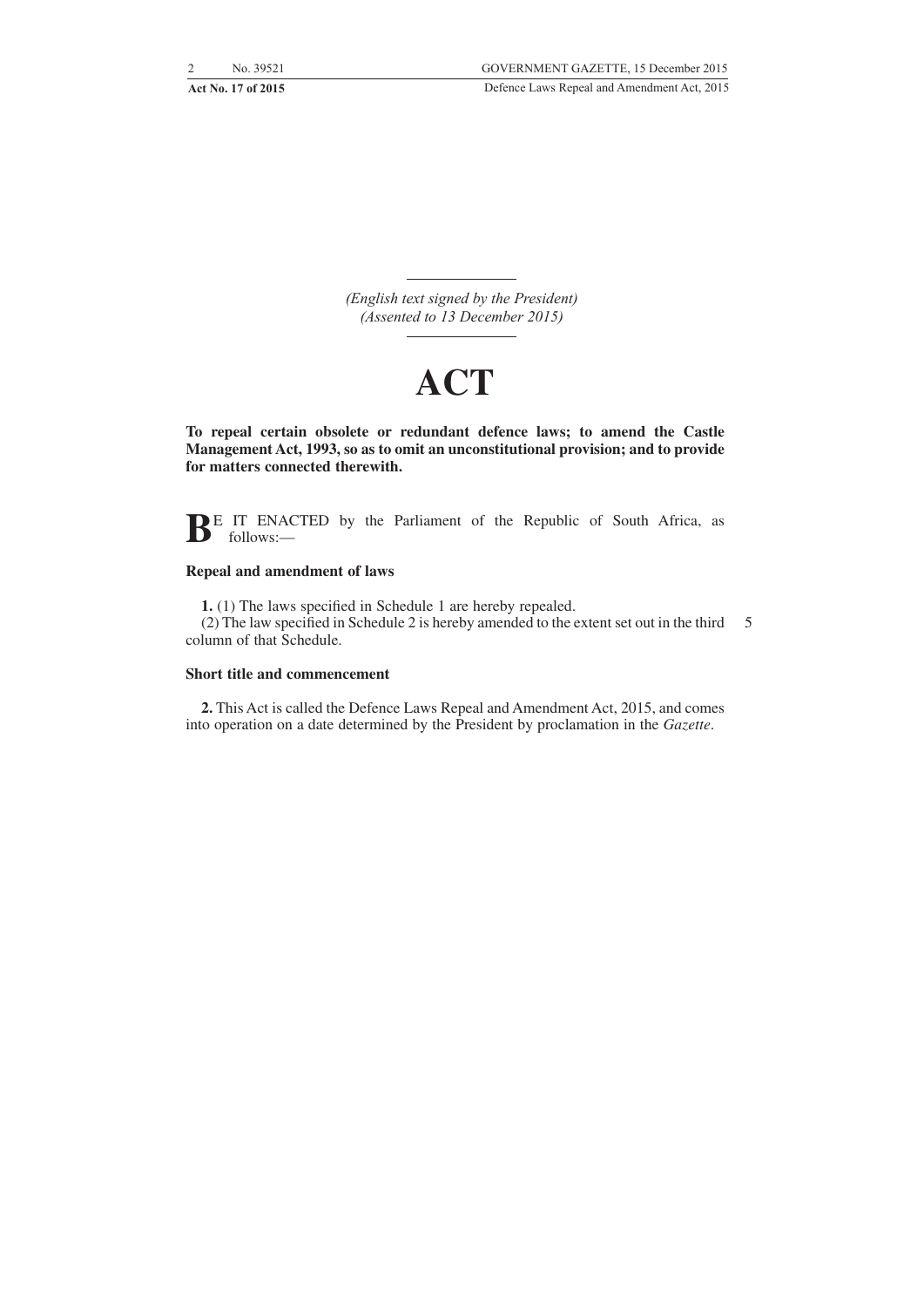**Act No. 17 of 2015** Defence Laws Repeal and Amendment Act, 2015

4

## **SCHEDULE 1**

## *(Section 1(1))*

| No. and year of law | <b>Short title</b>                                                    |  |
|---------------------|-----------------------------------------------------------------------|--|
| Act No.17 of 1929   | Defence Endowment Property and Account<br>Amendment Act, 1929         |  |
| Act No. 43 of 1954  | Defence Amendment Act, 1954                                           |  |
| Act No. 4 of 1969   | Moratorium Amendment Act, 1969                                        |  |
| Act No. 5 of 1969   | Civil Defence Amendment Act, 1969                                     |  |
| Act No. 26 of 1973  | Defence Amendment Act, 1973                                           |  |
| Act No. 1 of 1976   | Defence Amendment Act, 1976                                           |  |
| Act No. 27 of 1977  | Moratorium Amendment Act, 1977                                        |  |
| Act No.48 of 1978   | Moratorium Amendment Act, 1978                                        |  |
| Act No.17 of 1981   | Defence Special Account Amendment Act, 1981                           |  |
| Act No. 71 of 1995  | Defence Special Account Amendment Act, 1995                           |  |
| Act No. 99 of 1996  | Demobilisation Act, 1996                                              |  |
| Act No. 81 of 1998  | Defence Special Tribunal Act, 1998                                    |  |
| Act No.128 of 1998  | Demobilisation Amendment Act, 1998                                    |  |
| Act No. 43 of 2001  | Demobilisation Amendment Act, 2001                                    |  |
| Act No. 44 of 2001  | Termination of Integration Intake Act, 2001                           |  |
| Act No. 16 of 2005  | Armaments Corporation of South Africa, Limited<br>Amendment Act, 2005 |  |